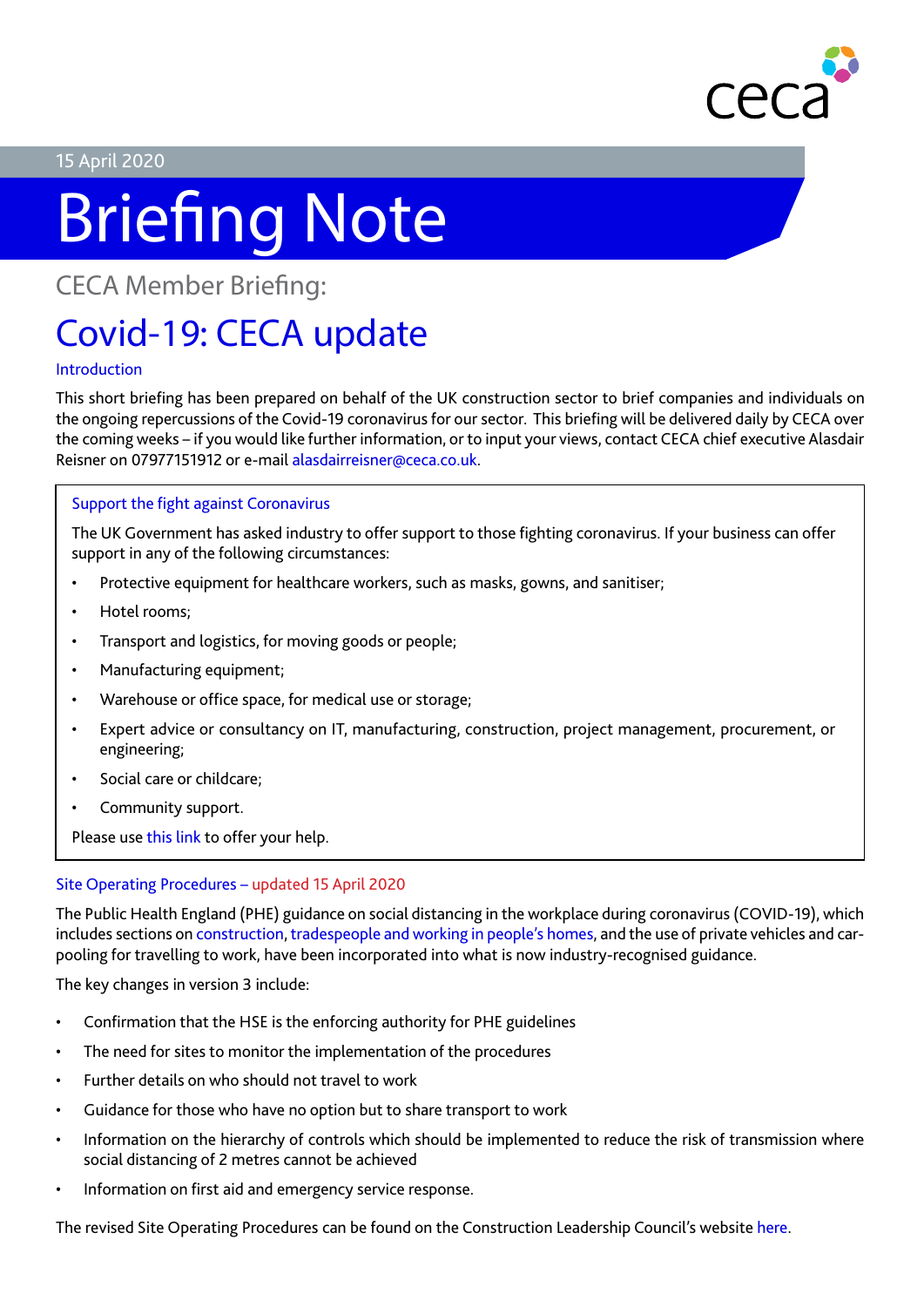#### CECA Workload Trends Survey 2020 Q1

CECA's Workload Trends Survey for 2020 Q1 is now live. The deadline for the survey is the close of business on 4 May 2020 - please complete it so we can gather the most accurate picture of the current state of our industry and feed back to Government and other stakeholders. The survey is available [here.](https://www.surveymonkey.co.uk/r/CECAWorkloadTrends2020Q1)

#### RIDDOR (Reporting of Injuries, Diseases and Dangerous Occurrences Regulations) requirements and Covid-19

CECA requested clarification from the HSE in regards to RIDDOR. The response from the HSE was based on a particular scenario, therefore the answer is quite specific – however, it should provide a further level of detail that you don't perhaps have at present.

CECA Example – A Site worker experiences symptoms whilst on site. They then leave site, self-isolates and it is then confirmed they have Covid-19. Is the employer (contractor) duty bound to report both a Dangerous occurrence due to the worker being infectious whilst on site therefore putting other site workers (unknowingly) at risk, AND a (Reporting) Case of disease?

HSE Response: Dangerous Occurrence – The guidance states "If something happens at work which results in (or could result in) the release or escape of coronavirus you must report this as a dangerous occurrence. An example of a dangerous occurrence would be a lab worker accidentally smashing a glass vial containing coronavirus, leading to people being exposed."

HSE advise that this is accident or incident specific and applies to a very narrow range of circumstances that are unlikely to occur on construction sites.

HSE Response: Reporting a Disease – The guidance states "If there is reasonable evidence that someone diagnosed with COVID-19 was likely exposed because of their work. An example of a work-related exposure to coronavirus would be a health care professional who is diagnosed with COVID-19 after treating patients with COVID-19."

HSE advise that In the given example, it would therefore not be reportable when taking into account the above. CECA members are strongly advised to undertake risk assessments in relation to work undertaken during the Covid-19 pandemic. If you would like to discuss further, contact CECA National Civil Engineering Director Peter Crosland petercrosland@ceca.co.uk.

#### CLC Guidance on Contractual Issues Caused by Coronavirus - Updated 8 April 2020

Read the CLC's updated guidance on contractual issues caused by Covid-19 [here](http://www.constructionleadershipcouncil.co.uk/wp-content/uploads/2020/04/Guidance-on-Contractual-Issues-Caused-by-Coronavirus-v2.pdf).

#### Recovery survey

We want to canvass the opinion of industry on what you feel the biggest issues will be following the end of the Coronavirus lockdown. Once the economy is turned back on again, some people fear that there may be a number of issues, that delay or at least hamper a quick return to productivity. Please click on [this link](https://www.surveymonkey.co.uk/r/82DVM5Q) to the survey. It will only take c. 2 mins to complete.

#### Navigating COVID-19: Bank loans and finance

The first episode in the second season of Navigating Covid-19 webinars from ACE will take place at 12.00pm tomorrow (Thursday 16 April 2020). In this free episode they will explore the different finance options that have recently been made available to businesses by the Government. An expert (tbc) will join ACE chief executive Hannah Vickers. Sign up [here](https://register.gotowebinar.com/register/8413342435593796107). You can watch recordings of ACE's previous Covid-19-related webinars here.

#### Coronavirus business support hub

A new UK Government [Coronavirus Business Support Hub](https://www.gov.uk/coronavirus/business-support) is now available bringing together key information for businesses including on funding and support, business closures, your responsibilities as an employer and managing your business during coronavirus. The hub also includes information for self-employed people and sole traders.

#### CITB Leadership and Management Funding

The new Leadership and Management Development Fund launched yesterday will ensure that construction businesses of all sizes can improve their leadership and management skills. Micro, small and medium-sized businesses can do so via the [CITB Skills and Training Fund,](https://www.citb.co.uk/about-citb/news-events-and-blogs/uk/2020/04/citb-refreshes-skills-and-training-fund-to-support-firms-hit-by-covid19/?_cldee=YWxhc2RhaXJyZWlzbmVyQGNlY2EuY28udWs%3d&recipientid=contact-f5008b3e099de51180c10050568158d2-2b625bb9978e4c5aa88bab83be9fb07b&esid=4f42c428-567e-ea11-a811-000d3ad7eea3) which was recently refreshed and expanded to support sustainability and skill retention.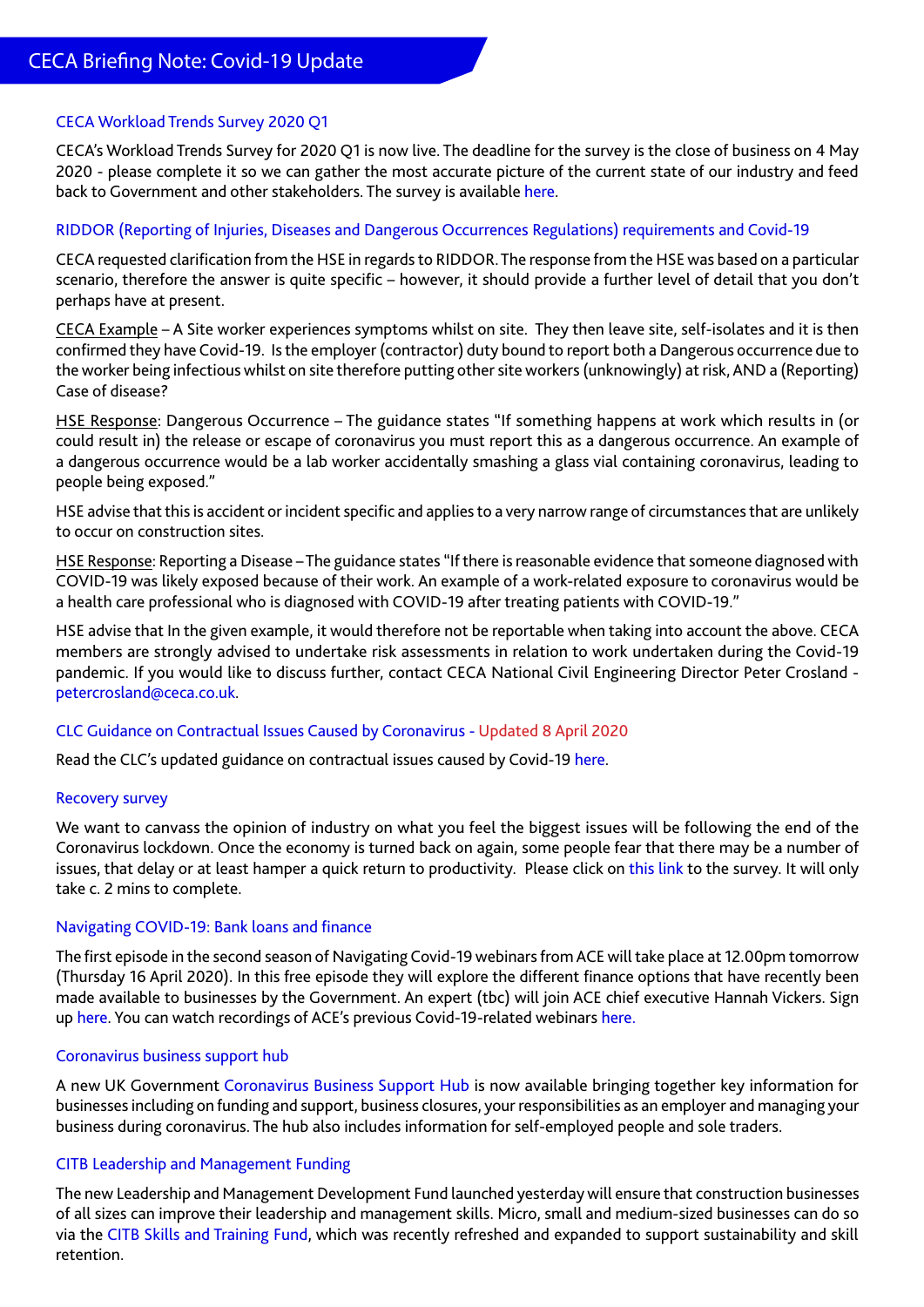Larger CITB registered businesses - those with over 250 employees - can now apply via the LMDF. Companies can apply from £5k up to £100k, with funding available in stages for a year though CITB will review the COVID-19 situation and be flexible about start dates. Fund guidelines outline the learning outcomes permitted and the deadline for applications is 12 June - please visit [this page](https://www.citb.co.uk/levy-grants-and-funding/grants-funding/leadership-and-management-development-fund/?_cldee=YWxhc2RhaXJyZWlzbmVyQGNlY2EuY28udWs%3d&recipientid=contact-f5008b3e099de51180c10050568158d2-2b625bb9978e4c5aa88bab83be9fb07b&esid=4f42c428-567e-ea11-a811-000d3ad7eea3) to apply.

#### Business Support - Case Studies

The Government are keen to gather case studies that demonstrate firms that are accessing the Business Interruption Loan Scheme and utilising the Coronavirus Job Retention Scheme. If you would like to provide such a case study, or to discuss further, please e-mail marieclaudehemming@ceca.co.uk.

#### Case Studies

The Construction Industry Coronavirus Taskforce is seeking to build a resource of case studies that showcase good industry practice in reference to Covid-19. If you would like to contribute to this work or to discuss further, contact marieclaudehemming@ceca.co.uk.

#### Mental health support

Industry mental health charity Mates in Mind is working in partnership with CECA to deliver free mental wellbeing workshops. These workshops are aimed at employees; and managers (including supervisors). The live online workshops will take place on 15,16, and 21 April, and will be delivered by trained mental health practitioners. Delegates will be able to see and interact with the tutor and with each other:

#### Mental Wellbeing Workshop for Employees (45 minutes)

- Understand how the current environment impacts our mental health and wellbeing
- Identify ways in which to spot issues in ourselves and our colleagues
- Explore how to look out for your own wellbeing as well as our co-workers
- Understand how to support someone in crisis and have a better understanding of relevant professional support services available to us.

#### Mental Wellbeing Workshop for Managers (60 minutes)

- Identify the pressures facing their teams during the current climate and identify how they can affect their mental health
- Recognise how managers can spot the signs and issues and know what to say and do
- Identify how to help someone in crisis
- Provide details of organisations and support services that can provide help, information and advice
- Provide some guidance on what managers / supervisors can do to look after their own mental health

Anticipating level of interest, places are initially limited to 2 delegates per organisation. We have confirmed that furloughed employees are allowed to take part in this training without affecting their furloughed status. Book your place [here.](https://www.eventbrite.co.uk/o/civil-engineering-contractors-association-8640910915)

#### CECA Training & Development Update - 9 April 2020

Read CECA's latest Training & Development Update in reference to Covid-19 [here.](https://www.ceca.co.uk/ceca-training-development-update-coronavirus-construction-9-april-2020/)

#### Training & Development E-Resources

Click [here](https://www.ceca.co.uk/training-development-e-resources/) for a list of CITB-supported training & development e-resources.

#### CECA Employment Briefing - Coronavirus Job Retention Scheme (Updated 31 March)

Read CECA's Employment Briefing on the Coronavirus Job Retention Scheme [here](https://www.ceca.co.uk/ceca-employment-briefing-coronavirus-job-retention-scheme-24-march-2020/). Please note this briefing will be updated as further information becomes available.